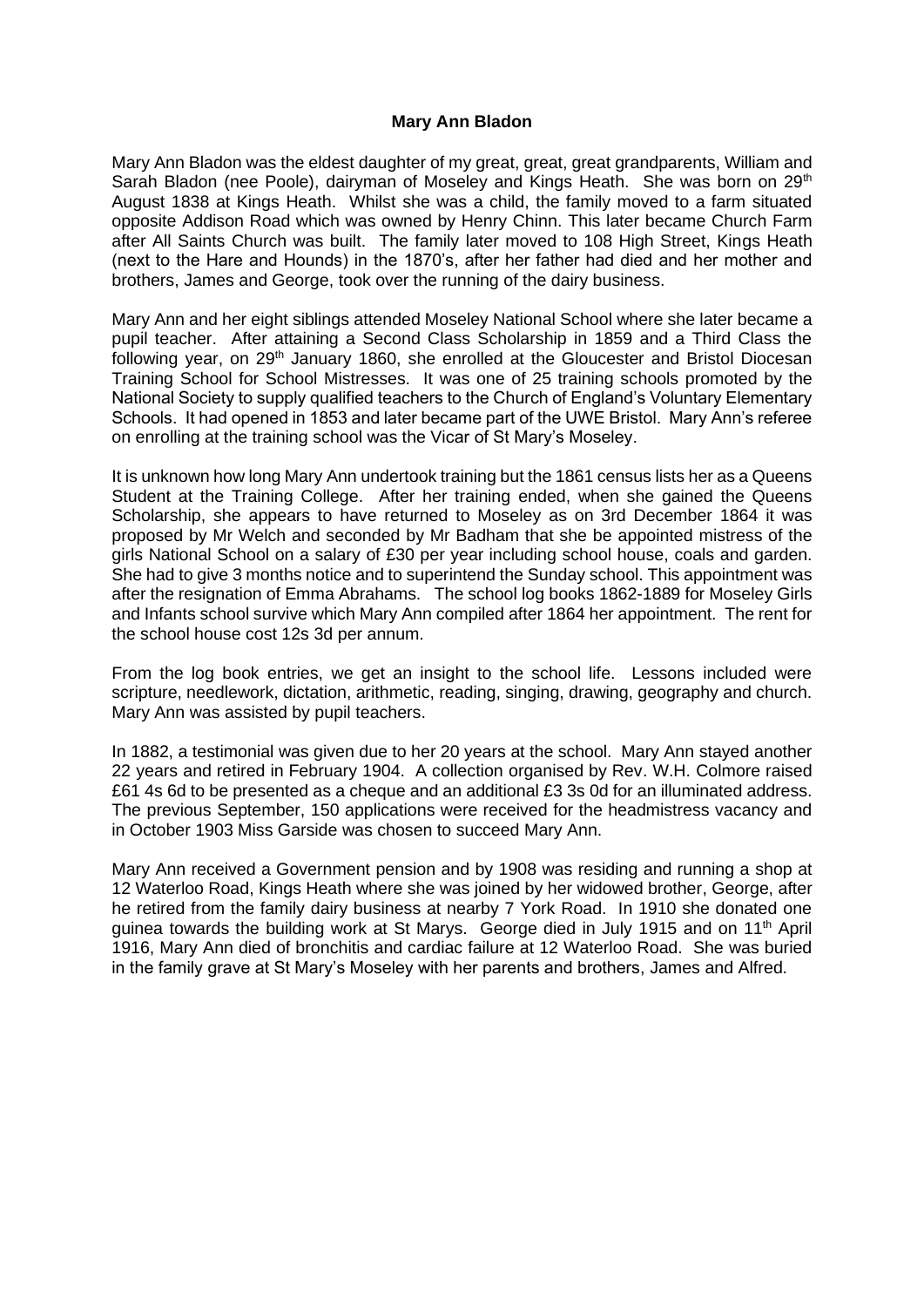

*Birmingham News April 22nd 1916:*

As was briefly announced in our last issue, the funeral of Miss Bladon took place on Friday last week, the internment being made in the family grave at Moseley parish churchyard. The mourners were Messrs Fred Hallam, H Bladon, E Onley and Jack Aston (nephews) and Mr B Young (an old friend). Amongst those gathered at the graveside were Mr F Greenhill and Miss Longslow from Moseley National School. Floral tributes were sent by relatives and friends. Miss Bladon was a member of one of the oldest families in the district and was connected with Moseley National School for 42 years, first as a pupil, then as a pupil teacher, schoolmistress and finally headmistress. In her early days at the school the late Rev JR Davison was the vicar and she served for many years under the late Canon Colmore. She retired from the headmistress ship about 12 years ago. The funeral arrangements were carried out by Messrs Ambler Bros.

She appears to have had a considerable estate, valued at £845 19s 6d and it was distributed as follows:-

£50 to her brother George, (he predeceased her) The estate was to be sold and distributed as follows in equal shares one fifth to the children of late brother Thomas Edward one fifth to the children of late sister Elizabeth one fifth to the children of late brother William (my branch) one fifth to the two children of late brother Alfred but Alfred Herbert's share double that of Percy one fifth to sister Emily

The estate was sold by auction in two lots as the following newspaper reports state: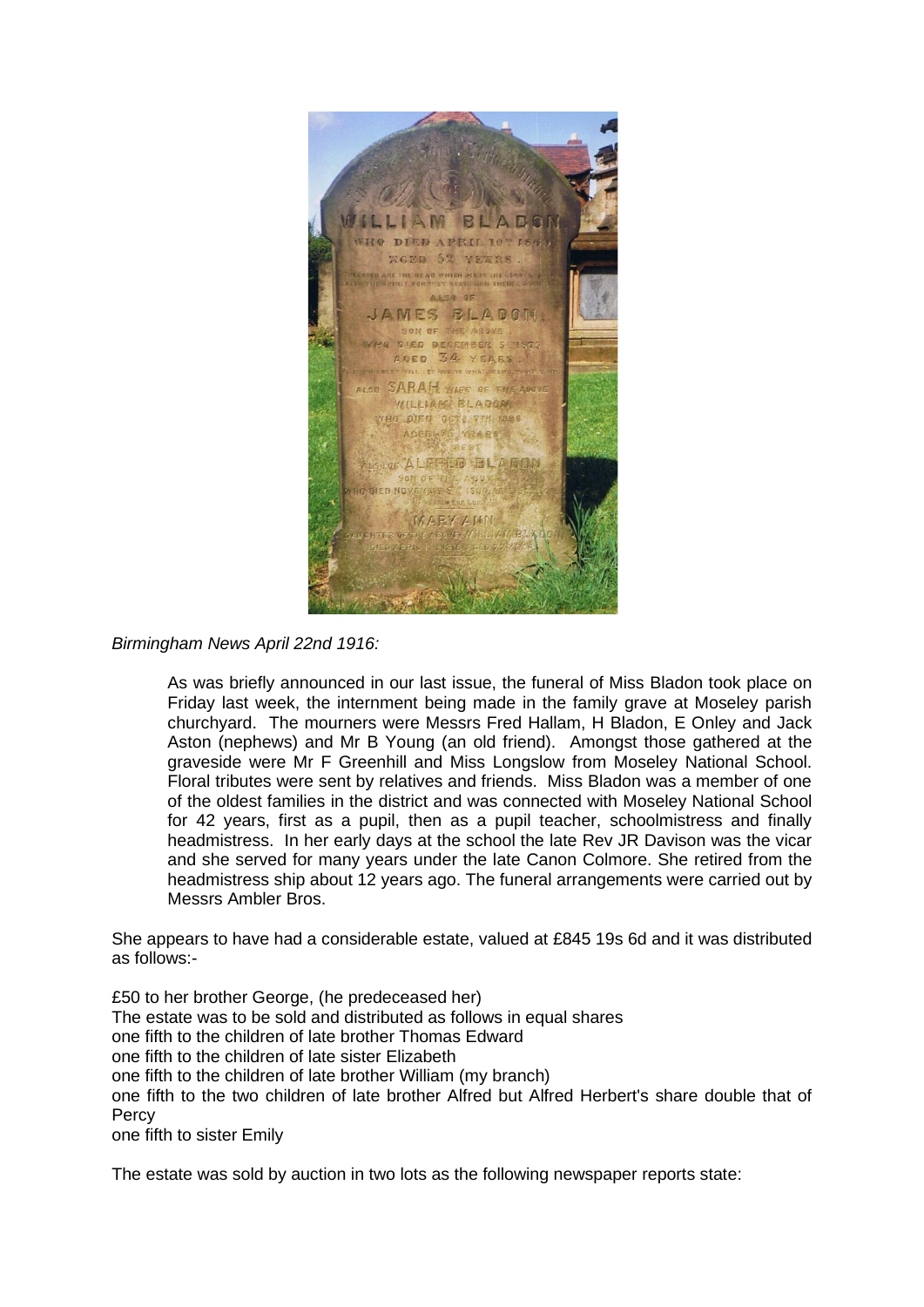Re Miss MA Bladon deceased 12 Waterloo Road, Kings Heath Sale of Antique and Modern Furniture by auction on Friday May 19<sup>th</sup> including antique grandfather clock, Genuine Antique Jacobean chest of drawers, antique corner cupboard, iron and brass bedsteads, feather beds, bolsters, blankets, bed linen, wire wove mattress, shop fixtures, and other effects

On 8th September 1916 the following was up for sale by auction:

Estate of Mary Ann Bladon, deceased. Lot 4.-A FREEHOLD GROUND RENT of £15 per annum, secured by six front Dwelling Houses, being Nos. 38 to 48 (even numbers). Lottie Road, and known as "Alpha Place," Seily Oak, Rack rentals about £105. Area 1,029 square yards or thereabouts. REVERSION June 24, 1990.

I have two items associated with Mary Ann, a birthday book, and a 'tin'. The birthday book was given to Ann E Burston born 1880 from Mary Ann in 1894. It ended up in Florida along with other items, including a Bible presented to Annie from St Marys Sunday School, rescued from a skip and sent to me by the finder who contacted me via Ancestry.

A. E. Burston My Birthday Book from In. A. Bladon April 9h 1894 I,

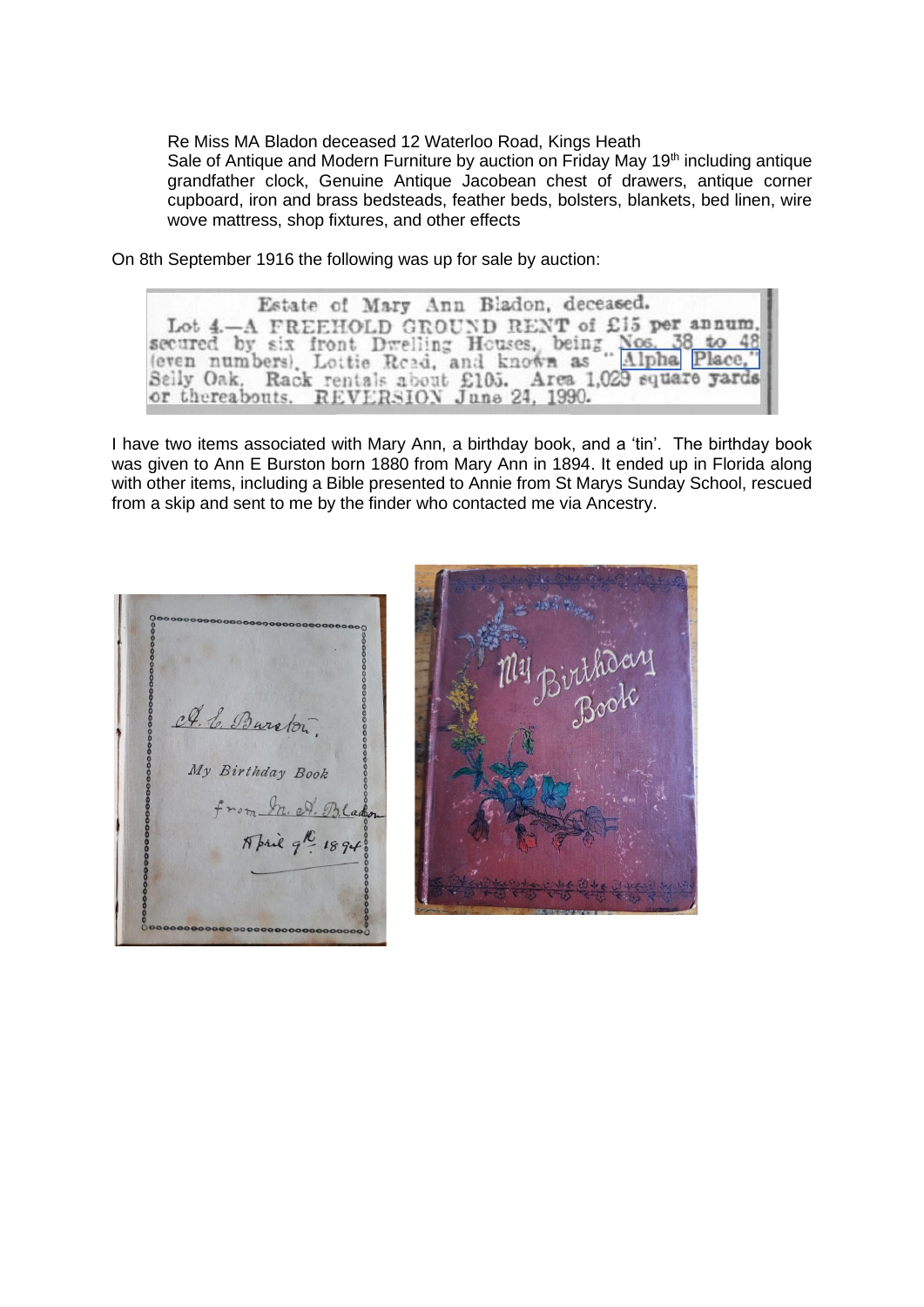My Birthday Book A Book for Recording the the best wishes Birthdays of Rriends With Scriptural Text and Verses for Each Day SELECTED AND AREA THOMAS BURY REID LONDON HENRY. J. DRANE WELL'S COURT, PATERNOSTER RO  $W, RC$ 

The 'tin' (maybe a biscuit barrel) came to me via my grandfather's cousin, Ray Smith. His mother was Doris Helen Bladon, sister to my great grandfather and thus a niece of Mary Ann. Ray was told the 'tin' was presented to Mary Ann as a 'thank you' but that's all we know. The year 1878 would mark 15 years of service from 1863 when I think she returned to the school. It is inscribed:

*Mary Ann Bladon July 1878 Pro Beneficiis Acceptis (For Good Services Received)*



The school built in 1828 was replaced in the 1960's. The old building survived until December 2005 when it was sadly demolished.